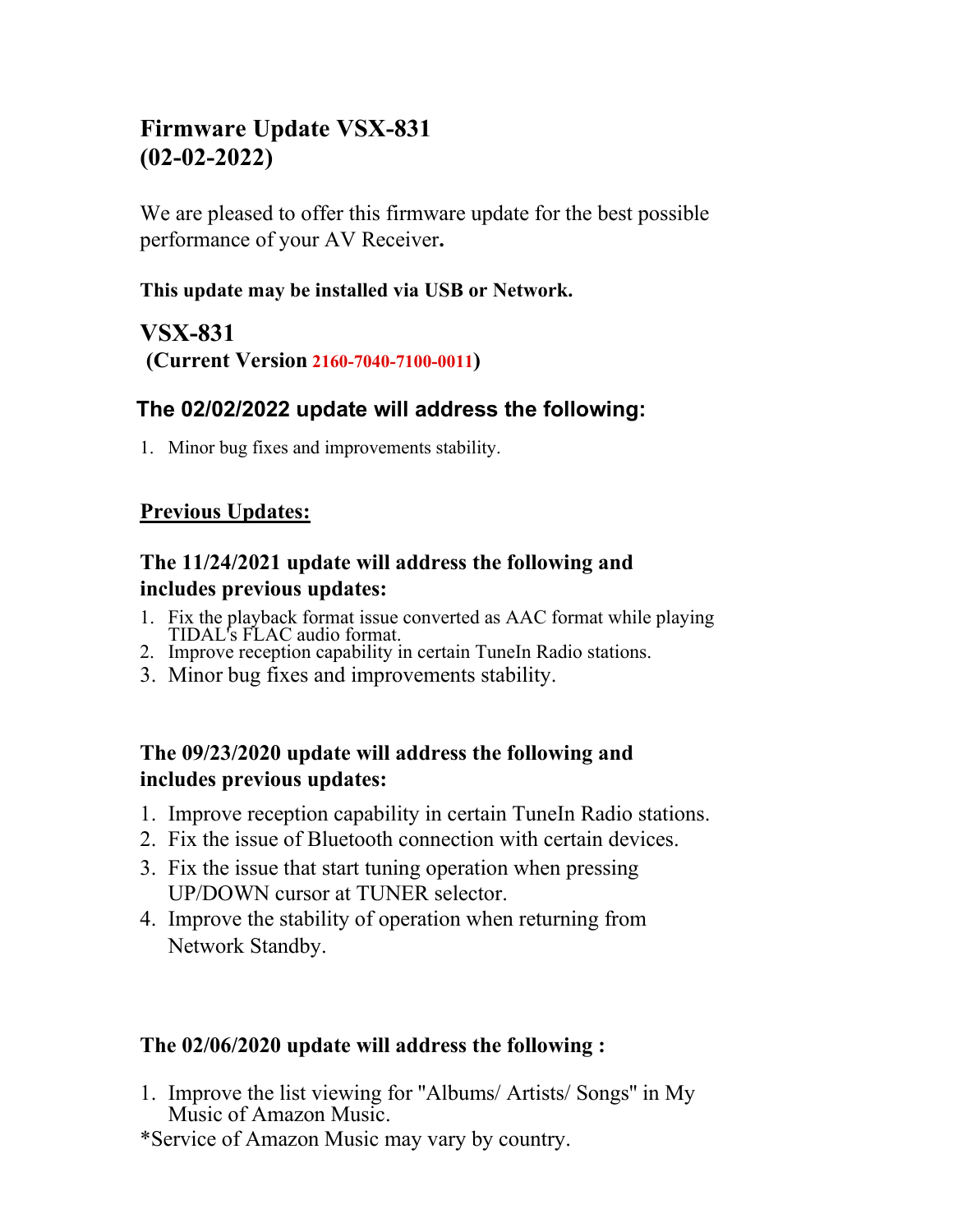2. Correct ''the unstable elapsed time'' and ''no album art'' when playback through Music Server or USB.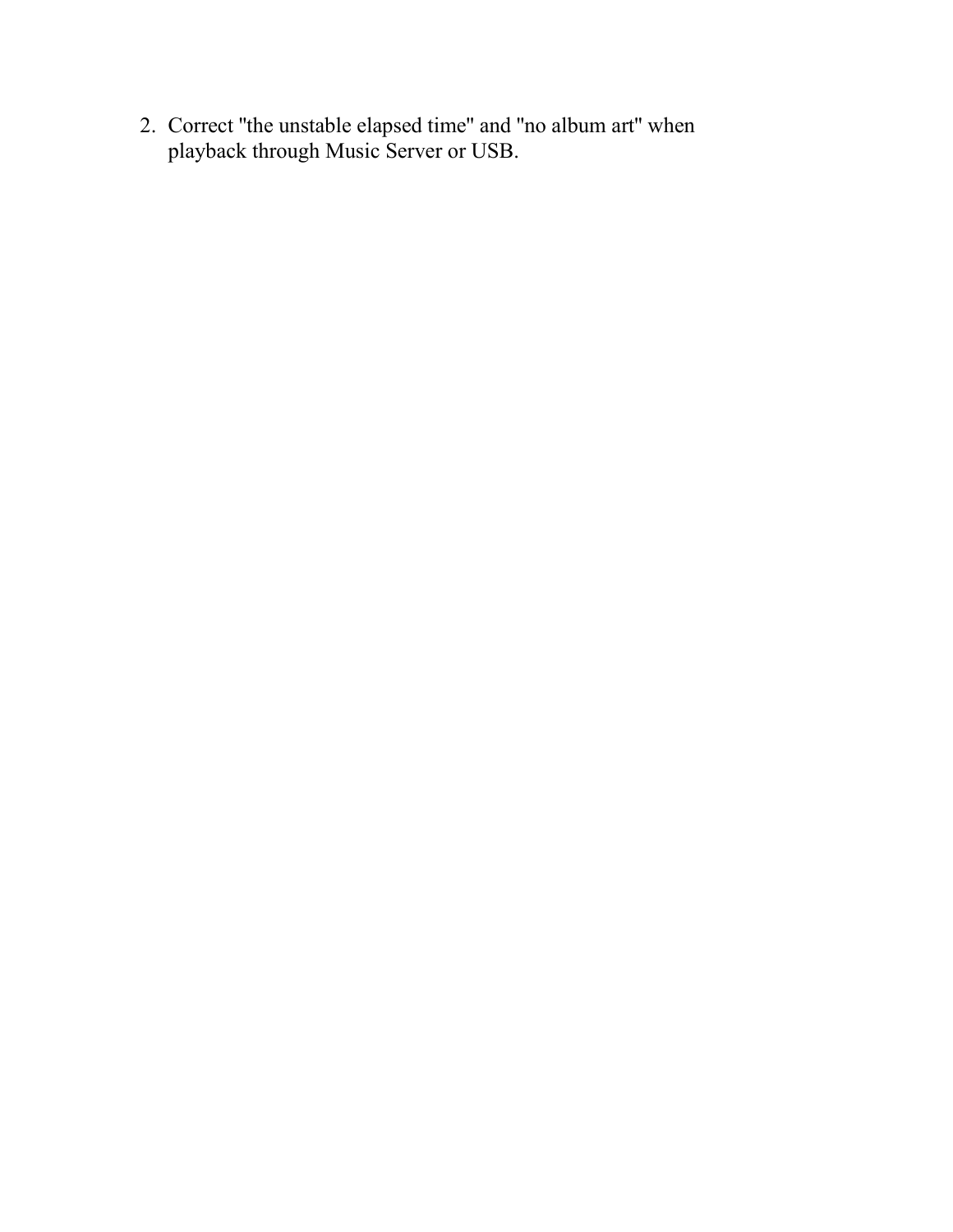Version 2140-2040-7100-0011

- Update Chromecast built-in version to 1.36.
- Improve search performance of music server.
- Improve playback stability for FLAC files.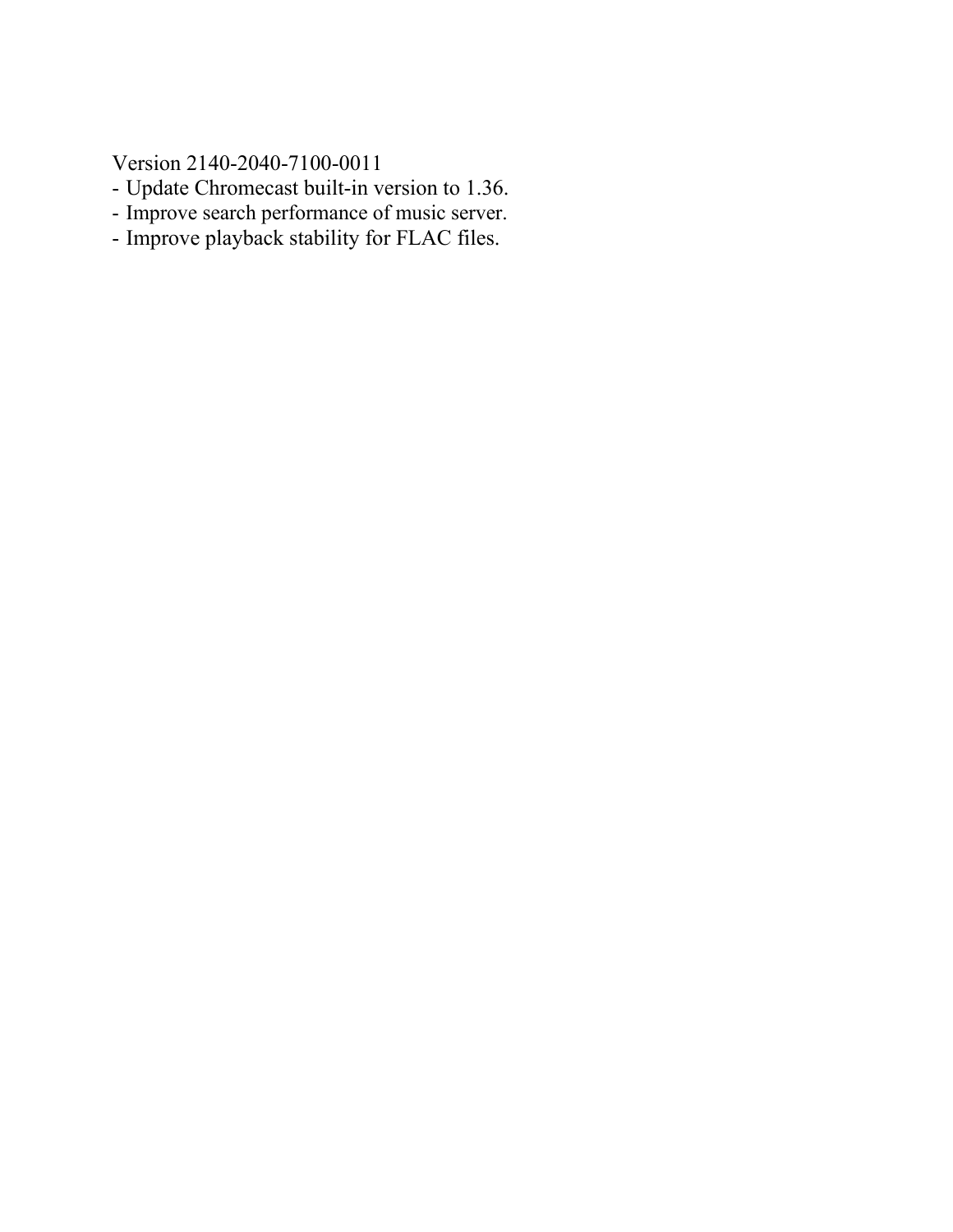Version 2130-1040-7090-0010

- Improve playback stability for Chromecast Built-in.
- Improve playback stability for Airplay.
- Improve the playability for certain WAV files.

Version 2130-0040-7090-0010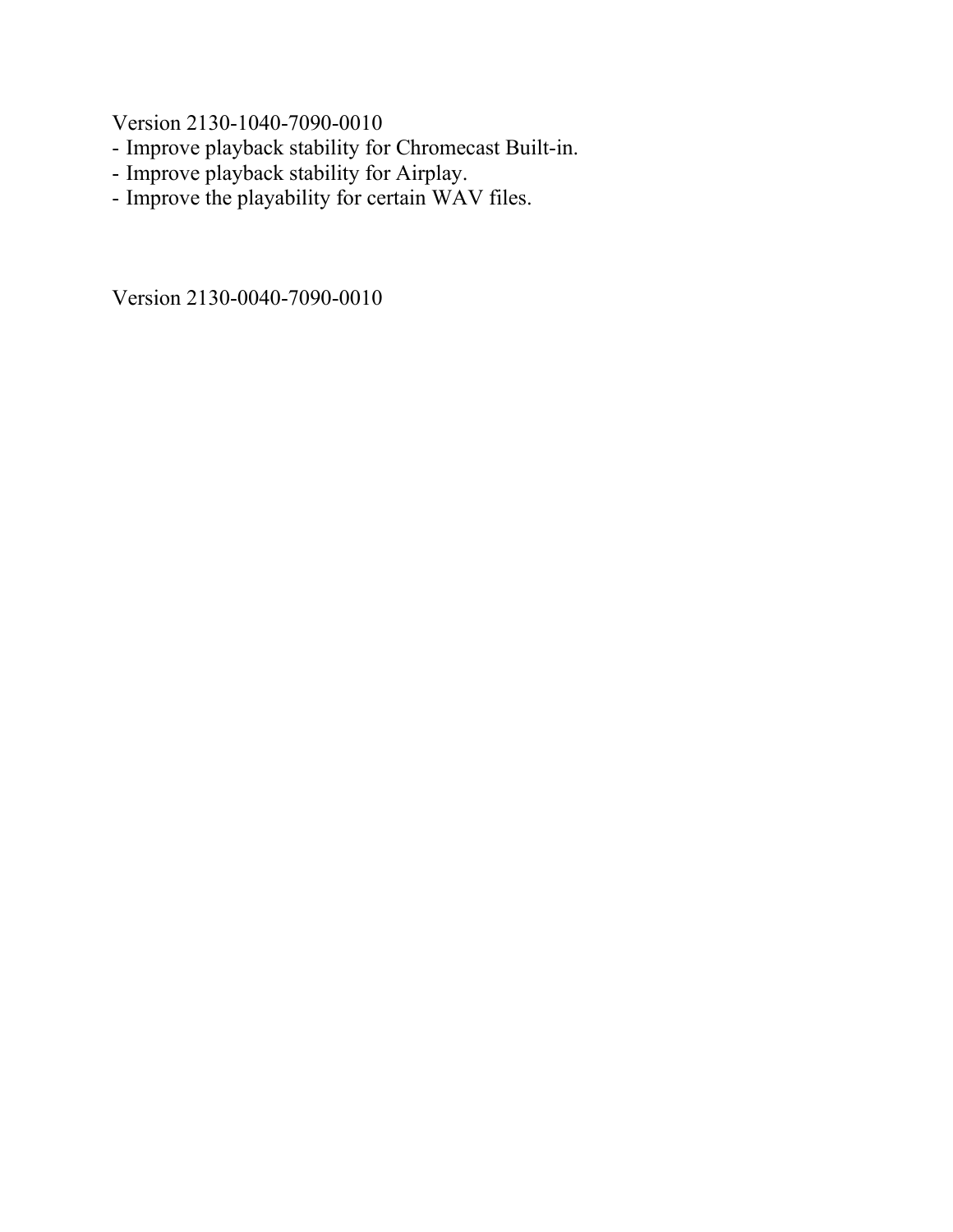- Minor bug fixes and improvements stability.

Version 2129-9040-7090-0010

- Minor bug fixes and improvements stability.

Version 2129-8040-7090-0010

- Enhanced security. Depending on the Firmware version, update will be needed 2 times.

- Minor bug fixes and improvements stability.

Version 2119-7040-7090-0010

- Enhanced security.
- Adds support for Deezer HiFi.

Version 2109-6040-7090-0010

- Improvement of audio output when playback certain Dolby Digital Plus contents.

- Minor bug fixes and improvements stability.

Version 2099-5040-7080-0008

- Improve the noise during playback via USB/Network

Version 2099-4040-7080-0008

- Minor bug fixes and improvements stability.

Version 2089-3040-7070-0008

- Adds support for pass-through function of Dolby Vision signal.

- When set up "HDMI Out" to "MAIN+SUB", the Dolby Vision video is available from only HDMI OUT MAIN terminal.

- This particular firmware update is only available via USB installation.

Version 2079-3040-6060-0008

- Adds support for new multi-room audio playback function "FlareConnect". \*All audio devices in group and "Pioneer Remote" App is required to update to the latest version.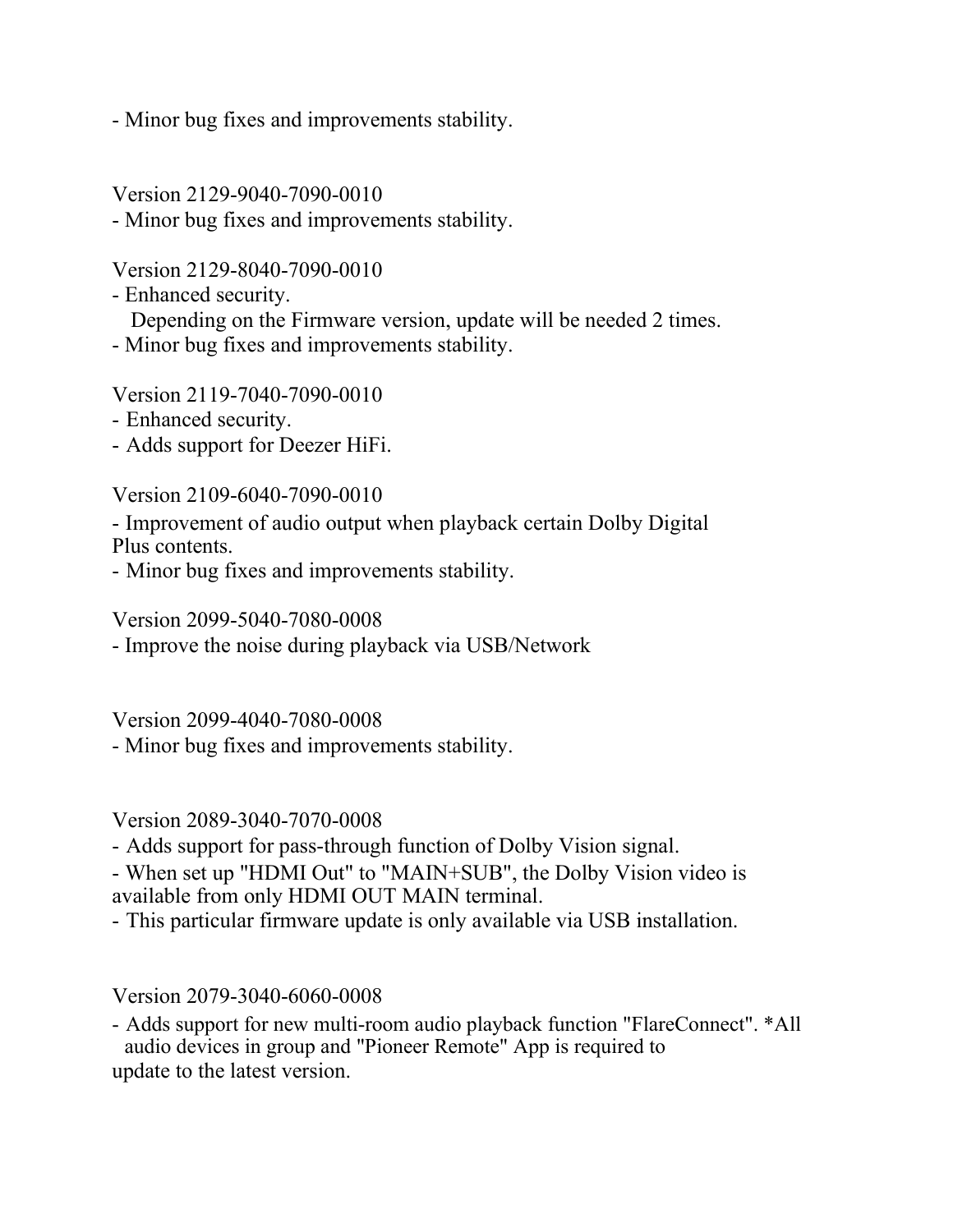How to Enjoy FlareConnect http://intl.pioneer-audiovisual.com/letthemusicplay/setup

Introduction of multi-room audio functions ?http://intl.pioneer-audiovisual.com/letthemusicplay/

- Minor bug fixes and improvements stability.

Version 2069-2030-5050-0008

- Adds "Play Queue" function.

For detail about updated function, please refer to the link below. http://jp.pioneer-audiovisual.com/manual/sup/upd/queue\_pio.pdf

- Adds "Search/ Sort" function on Music server.

- Adds "Display WAV file information ( album art, artist, album ) via USB" function.

Please note that only above functions are added this time. Please refer to the link below and find out the explanation of your related function. http://jp.pioneer - audiovisual.com/manual/sup/upd/audio1709 na pio.pdf Important notice: \* The fore mentioned functions depend on model - not all functions are available for each model.

- Minor bug fixes and performance improvements.

Version 2059-0030-4040-0008

- Adds support for Chromecast built-in.

\*Chromecast-enabled applications is required to enjoy Chromecast built-in.

\*As an initial setting, before starting to use Chromecast built-in, you need to accept the PRIVACY POLICY on our smartphone application "Pioneer Remote App".

For more detailed information, Please refer to below. http://jp.pioneeraudiovisual.com/manual/sup/upd/chromecast\_pio.pdf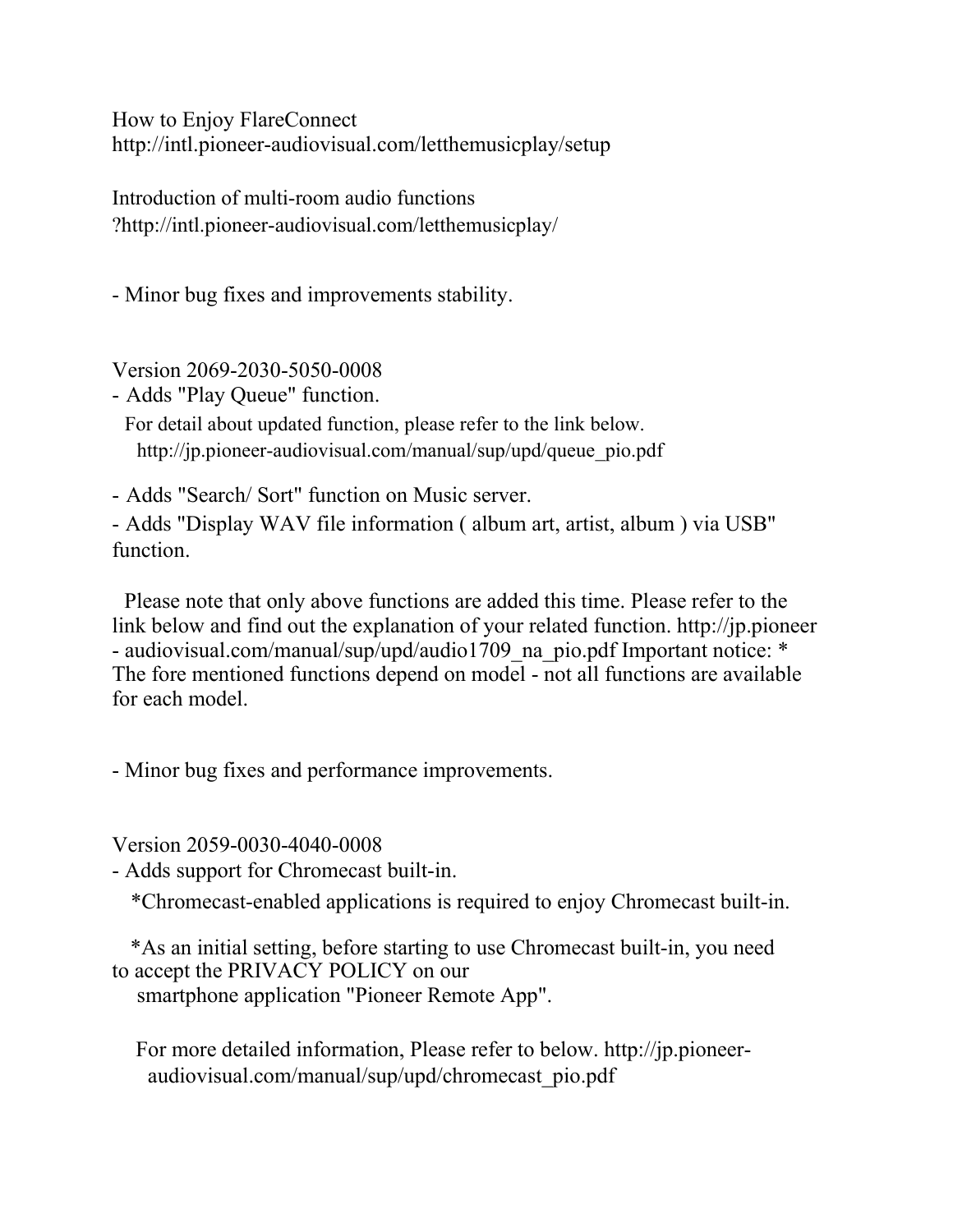- Minor bug fixes and performance improvements.

Note:

If Bluetooth devices were previously paired, you must pair the devices again after the Firmware update is complete.

Version 2001-0020-4040-0001 - Adds support for FireConnect. This update will enable streaming from Network Services/USB/Bluetooth/Music server. \*Sampling rates of 44.1 kHz and 48 kHz are supported.(USB/Music server). \*Pioneer Remote App is required to enjoy FireConnect.

How to Enjoy FireConnect?F http://intl.pioneer-audiovisual.com/letthemusicplay/setup/fireconnect.pdf

Introduction of multi-room audio functions?F http://intl.pioneer-audiovisual.com/letthemusicplay/

- Minor bug fixes and performance improvements.

#### Note:

If Bluetooth devices were previously paired, you must pair the devices again after the Firmware update is complete.

Version 1030-8020-3103-0000

- Support TIDAL
- Support Deezer
- Other improvement.

Note: Availability of TIDAL and Deezer services will differ by region.

Version 1020-5010-2102-0000

- To improve the network connectivity with some dual-band wireless routers.